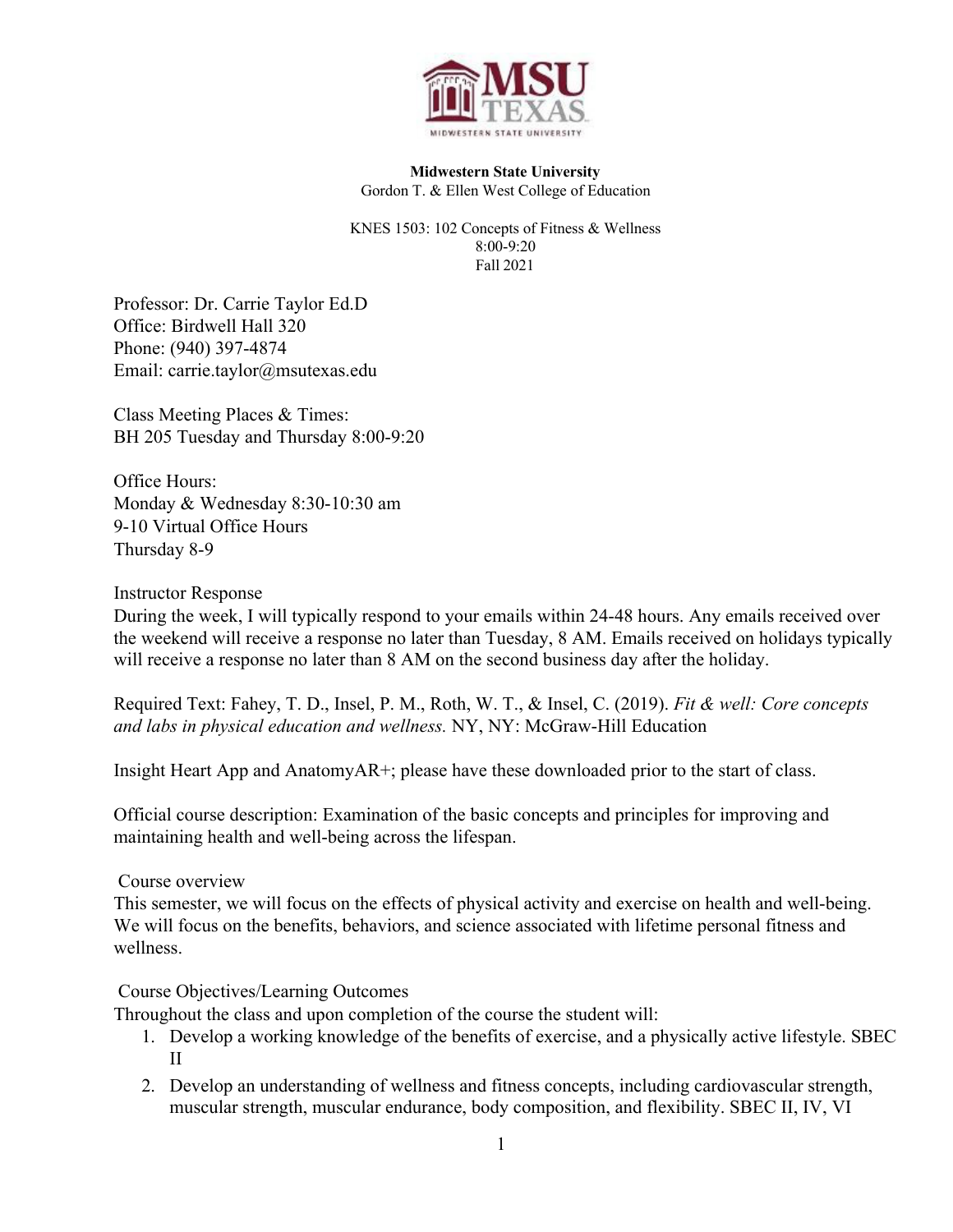Shape 1.2, 1.3, 3.3

- 3. Develop physical activity behaviors associated with lifetime personal fitness and wellness. SBEC II Shape 1.2, 1.3, 3.3
- 4. Participate in the conduction and interpretation of personal fitness assessments. SBEC II Shape 1.2, 1.3, 3.3
- 5. Determine age-appropriate activities for improving the health-related components of fitness. SBEC II Shape 1.2, 1.3, 3.3
- 6. Develop a working knowledge of the benefit of a healthy eating plan. SBEC II Shape 1.2, 1.3, 3.3.
- 7. Develop a working knowledge of key and current health topics. SBEC II Shape 2. 3, 3.1, 2.3, 3.3, 3.4, 3.4, and 4.2, 4/.5 and 4.6.

# Technology Skills

- Must be able to send and receive email
- Must be able to create, send and receive Microsoft Word, Excel, Publisher or PowerPoint documents and log in to your Google Account to access Google Sites
- Must be able to use Desire 2 Learn portal
- Must be able to download and utilize Flipgrid
- Must be able to appropriately use internet links and websites
- *Important*!!!! **Chromebooks will not work** with testing tools like Respondus Lockdown Browser and a webcam may be required for tests.
- Be sure to review the technology requirements at MSUTexas website for online students.
- D2L/Brightspace offers tutorials to help the student become familiar with all of the tools and features of D2L. Students can find those on our **Distance Education** page.

Communication Policies

- Before you email me, make sure to follow the "Three then Me" rule. The "Three then Me" rule says that you search for your answer regarding the course in at least three other places before you email me.
- For example, if you have a question about an assignment, you should consult your syllabus, your grading scale or rubric, or the assignment description on D2L.
- Remember, check three sources before you email me your question. It is very likely you'll find the answer and not need to email me. If you don't find the answer and need clarification, feel free to email me.
- During the week, I will typically respond to your emails within 24-48 hours. Any emails received over the weekend will receive a response no later than Tuesday by noon.

| Assignment/Projects                                 | Points     | Grading Scale |   |
|-----------------------------------------------------|------------|---------------|---|
| Exams $(2)$                                         | 300        | 1283-1426     | A |
| Research & Oral Presentation                        | 150        | 1140-1282     | B |
| <b>Ouizzes</b>                                      | 375        | 998-1139      | C |
| Fitnessgram                                         | 50         | 856-997       | D |
| Final Self-Reflection Paper                         | 30         |               |   |
| 3-Day Dietary Program                               | 200        |               |   |
| Flipgrid Fitness Programs & Evaluation              | 125        |               |   |
| Attendance and Participation<br><b>Total Points</b> | 56<br>1426 |               |   |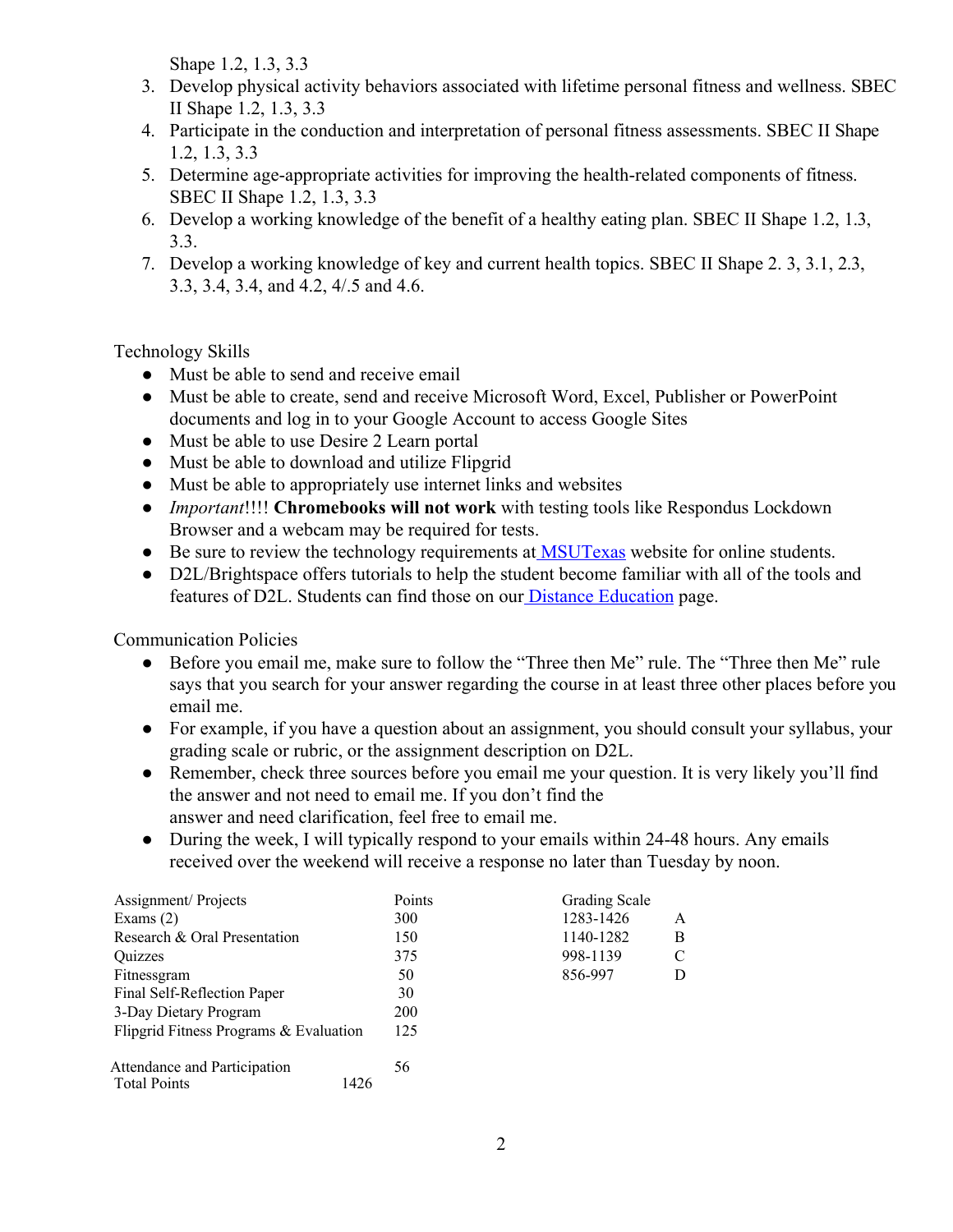Module I

| Day   | Date             | Content                                                         | Activities/ Assignment    |
|-------|------------------|-----------------------------------------------------------------|---------------------------|
| Tue.  | Aug 24           | Syllabus, & General Information C. 1                            | Download Flipgrid         |
|       |                  | Extra Credit/ Get to know                                       | 5pts                      |
| Thur. | Aug $26$         | Introduction to Wellness, Fitness and Lifestyle                 | Quiz 1                    |
| Tue.  | Aug 31           | Principles of Physical Fitness                                  | Quiz 2                    |
| Thur. | Sept 2           | Cardiorespiratory Endurance                                     | Quiz 3                    |
| Tue.  | Sept 7           | Muscular Strength/Endurance/Flexibility                         | Quiz 4 & 5                |
| Thur. | Sept 9           | <b>Body Composition</b>                                         | Quiz 6                    |
| Tue.  | Sept 14          | Exam 1                                                          | Exam 1 Chpt. 1-6          |
|       |                  | Module II                                                       |                           |
| Thur. | Sept 16          | <b>Classroom Wellness Evaluations</b>                           | Workout clothes Quiz 7    |
| Tue.  | Sept 21          | Classroom Wellness Evaluations                                  | Workout clothes           |
| Thur. | Sept 23          | <b>Wellness Center Visit</b>                                    | $\epsilon$                |
| Tue   | Sept 28          | Putting Together a Fitness Plan/Flipgrid                        | <b>Wellness Center</b>    |
| Thur. | Sept 30          | Putting Together a Fitness Plan/Flipgrid                        | <b>Wellness Center</b>    |
| Tue.  | Oct 5            | Putting Together a Fitness Plan/Flipgrid                        | <b>Wellness Center</b>    |
| Thur. | Oct 7            | Putting Together a Fitness Plan/Flipgrid                        | <b>Wellness Center</b>    |
| Tue.  | Oct 12           | Evaluation of each other/ Flipgrid                              | <b>Wellness Center</b>    |
| Thur. | Oct 14           | Nutrition. 3-day Dietary Log Discussed                          | Quiz 8                    |
| Tue.  | Oct 19           | Nutrition                                                       |                           |
| Thur. | Oct 21           | Fitness Gram                                                    | Small Gym Workout clothes |
| Tue.  | Oct 26           | Weight Management                                               | Quiz 9 3-day dietary due  |
| Thur. | Oct 28           | <b>Stress</b>                                                   | Quiz 10                   |
| Tue.  | Nov <sub>2</sub> | Cardiovascular Health                                           | Quiz 11                   |
| Thur. | Nov $4$          | Exam 2                                                          | Exam 2 Chpt. 7-11         |
|       |                  | Module III                                                      |                           |
| Tue.  | Nov 9            | Research/Oral Presentation                                      |                           |
| Thur. | Nov $11$         | Research/Oral Presentation                                      |                           |
| Tue.  | Nov $16$         | Research/Oral Presentation                                      |                           |
| Thur. | Nov 18           | Research/Oral Presentation                                      |                           |
| Tue.  | Nov $23$         | Research/Oral Presentation                                      |                           |
| Thur. | Nov 25           | Thanksgiving                                                    |                           |
| Tue.  | Nov $30$         | Cancer /Substance Use and Misuse                                | Quiz 12 & 13              |
| Thur. | Dec 2            | Sexually Transmitted Infection/ Environment Health Quiz 14 & 15 |                           |
|       |                  | Final Exam Compressive<br>Self-Reflection Paper Due             |                           |

## 6. Course Policies –

## Grading

1. All assignments must be typed for credit (work will not be accepted unless it is typed). Format – FOR ALL PAPERS: 12-point Times New Roman font, one (1) inch margins, and doubled spaced. The title page should have your names, the class and section number, and the semester centered on the page. Papers that do not follow this format will not be accepted or graded.

2. Late assignments will not be accepted.

3. Exams – The exams may include multiple choice, short answer, and essay questions. Exams,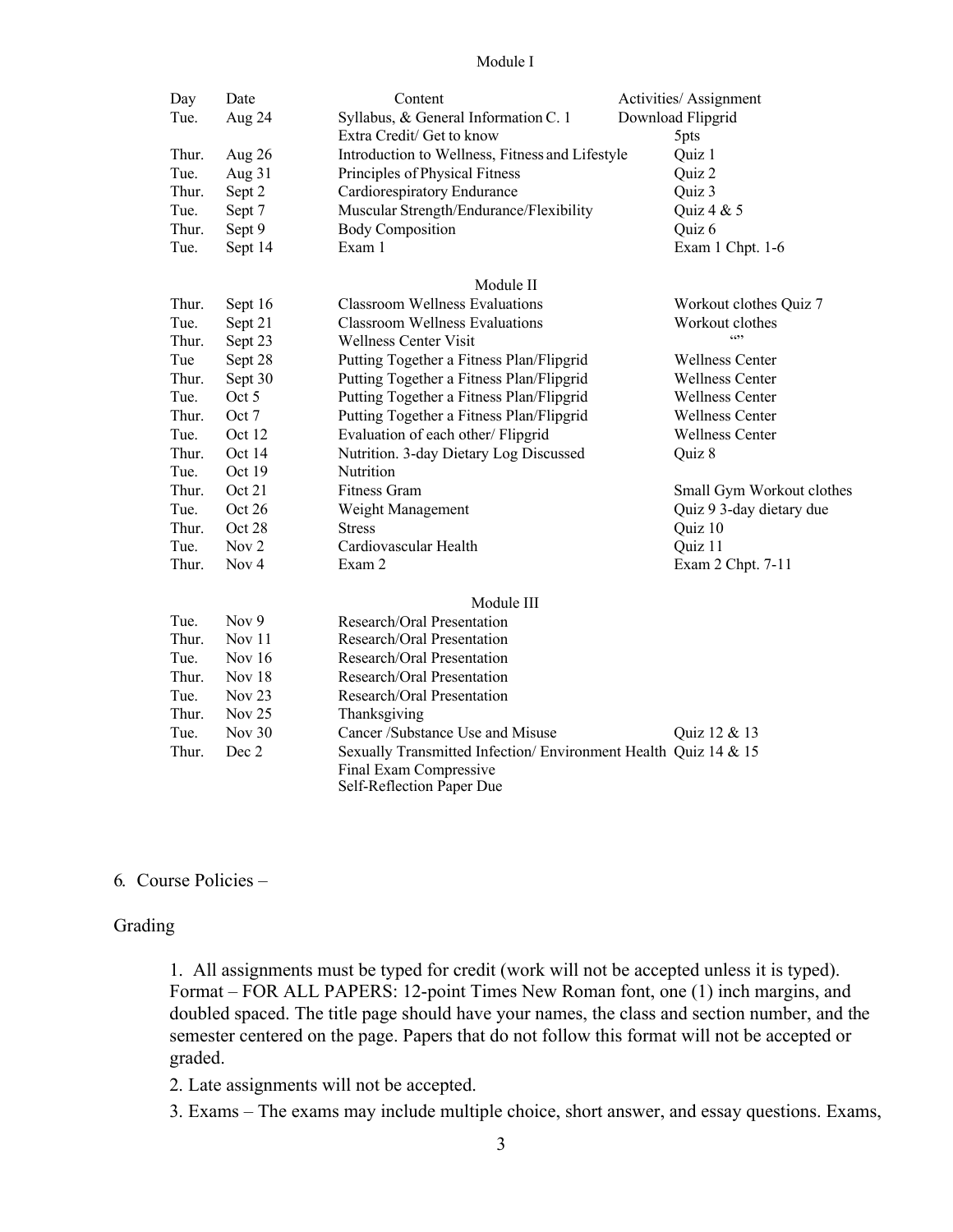as well as any quizzes or postings will cover both lecture and book/reading materials. Exams can ONLY be made up in the direst of circumstances, and at the Instructor's discretion. The mid-term and final are worth 150 points each.

4. Grammar will be graded as part of any assignment. The MSU writing lab is available to all MSU students. http://www.mwsu.edu/writingcenter/

5. The office of Disability Support Services provides information and assistance, arranges accommodations information and assistance, and arranges accommodations and staff. A student/Employee who seeks accommodations on the basis of disability must register with the Office of Disability Support Services.

In accordance with the law, MSU provides students with documented disabilities academic accommodations. If you are a student with a documented disability, please contact the instructor before classroom accommodations can be provided. The Disability Support Services may be contacted at 940-397-4140 (voice), 940-397-4515 (TDD), http://students.mwsu.edu/disability, or visit 3410 Taft Blvd., Clark Student Center Room 168.

- a. Quizzes:
	- Chapter will have a 10-25 question Multiple Choice and/or True and False questions due prior to the start of the class the topic will be discussed. If you do not meet the timeline, the window will not reopen. These will be on D2L, please ensure you keep up with the announcement on D2L for any updates of changes. You will be responsible for knowing if changes have occurred. You will have a week to take the quiz.
- b. Fitnessgram:
	- During mid-semester we will go to the small gym and go through the Fitness Gram to prepare you to administer the exam when you teach. It will be required for you to dress out and participate fully in the activities to learn the proper administration.
- c. Program Diet Analysis Tool
	- You will be responsible for logging into and setting up a free account to My Fitness Pal. Fill out your personal profile. Choose to maintain, lose or gain weight. Choose your activity level. Report your food consumption for 3 days consecutive. This is not a time to start eating healthy, it is to be what you normally would consume. You will be able to generate reports from this website to upload and submit. More will be discussed during class.
- d. Flipgrid Wellness Program:
	- The first Flipgrid assignment will be to design exercises for muscle strength, endurance, warmup, flexibility/cool down as a group at the Wellness center.
	- The second will be to design a workout for muscle strength, endurance and flexibility.
	- The third will be to record each program on the Flipgrid App.
	- The fourth will be to evaluate others' workout and give constructive feedback.
- e. Oral Presentations:
	- You will give a 7-10-minute Google Slides presentation over an approved topic in which we have covered or relevant to health. You will need 5- current PEER-REVIEWED articles or journals on your reference slide at the end. Check APA at Purdue Owl if you need help knowing how to set the page properly. Your grade will include proper questions to your classmates' presentations. All presentations should be professional, if any YouTube videos are used no more than 30 seconds in length and in appropriate taste for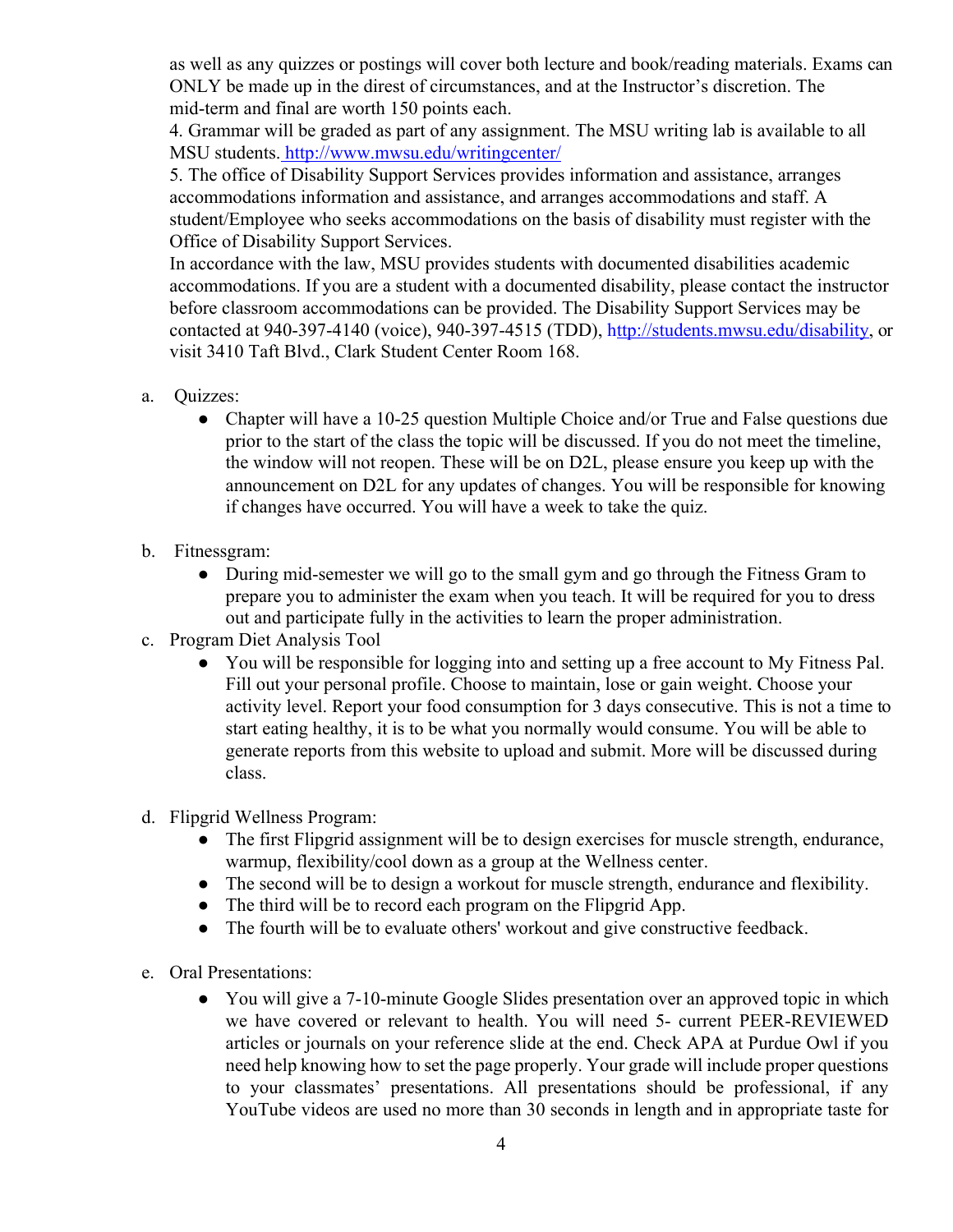a professional presentation. You should come professional dressed. All topics will be assigned.

f. Attendance

Attendance is expected at all class meetings and please do not confuse attendance with "participation". Class begins on TIME. You are expected to be on early as we will start on time. Roll is taken, and if you are not in your seat, you will be counted absent. Leaving class early without prior permission will result in your being counted absent for the class session. Students are expected to attend all meetings of the classes in which they are enrolled.

Professional responsibility in the context of this course relates to your ability to come to class and participate actively in class, and with other classmates. You should come dressed as though you are coming to class and on presentation days you should dress professionally. Each day is worth 5-points, on time, participation, dress.

2 points: Punctual, Participates, Professional

0 points: Missing any of the above

28 X 2= 56 points

g. Extra Credit

Only one extra credit will be available on getting to know diverse populations.

h. Late Work Policy

Late work will not be accepted.

## Personal Hygiene

a. Face coverings should be worn by faculty and students.

b. Disinfection of classrooms and lab areas will follow current CDC guidelines, and be performed between each class.

i. Disinfection guidelines will be posted in all gym, classrooms and lab areas. c. Frequent handwashing will be required before and after contact with other students or equipment.

### WCOE Attendance Policy

Absence Policy - Professional teachers are dependable, reliable, and responsible. Therefore, candidates are expected to be on time and in attendance at every class, and to stay for the entire class. Tardiness, leaving early, and excessive absences (3) are considered evidence of lack of dependability, and are taken seriously. Candidates will receive a grade of F on the third absence. If a candidate is taking 'blocked' courses that are taught at a Professional Development School, requiring field experience, the candidate will be dropped with an F from those classes as well.

Instructor Drop. An instructor may drop a student any time during the semester for excessive absences, for consistently failing to meet class assignments, for an indifferent attitude, or for disruptive conduct. The instructor must give the student a verbal or written warning prior to dropping the student from the class. An instructor's drop of a student takes precedence over the student-initiated course drop of a later date. The instructor will assign a grade of either WF or F through the first 8 weeks of a long semester, the first 6 weeks of a 10-week summer term, or the 11th class day of a 4- or 5-week summer term consisting of 20 days. After these periods the grade will be an F. The date the instructor drop form is received in the Office of the Registrar is the official drop date. Academic Integrity Student Honor Creed *"As an MSU Student, I pledge not to lie, cheat, steal, or help anyone else do so."* You are expected to practice the highest possible standards of academic integrity. Any deviation from this expectation will result in a minimum of your failing the assignment, a possible failing grade in the course, and may result in additional,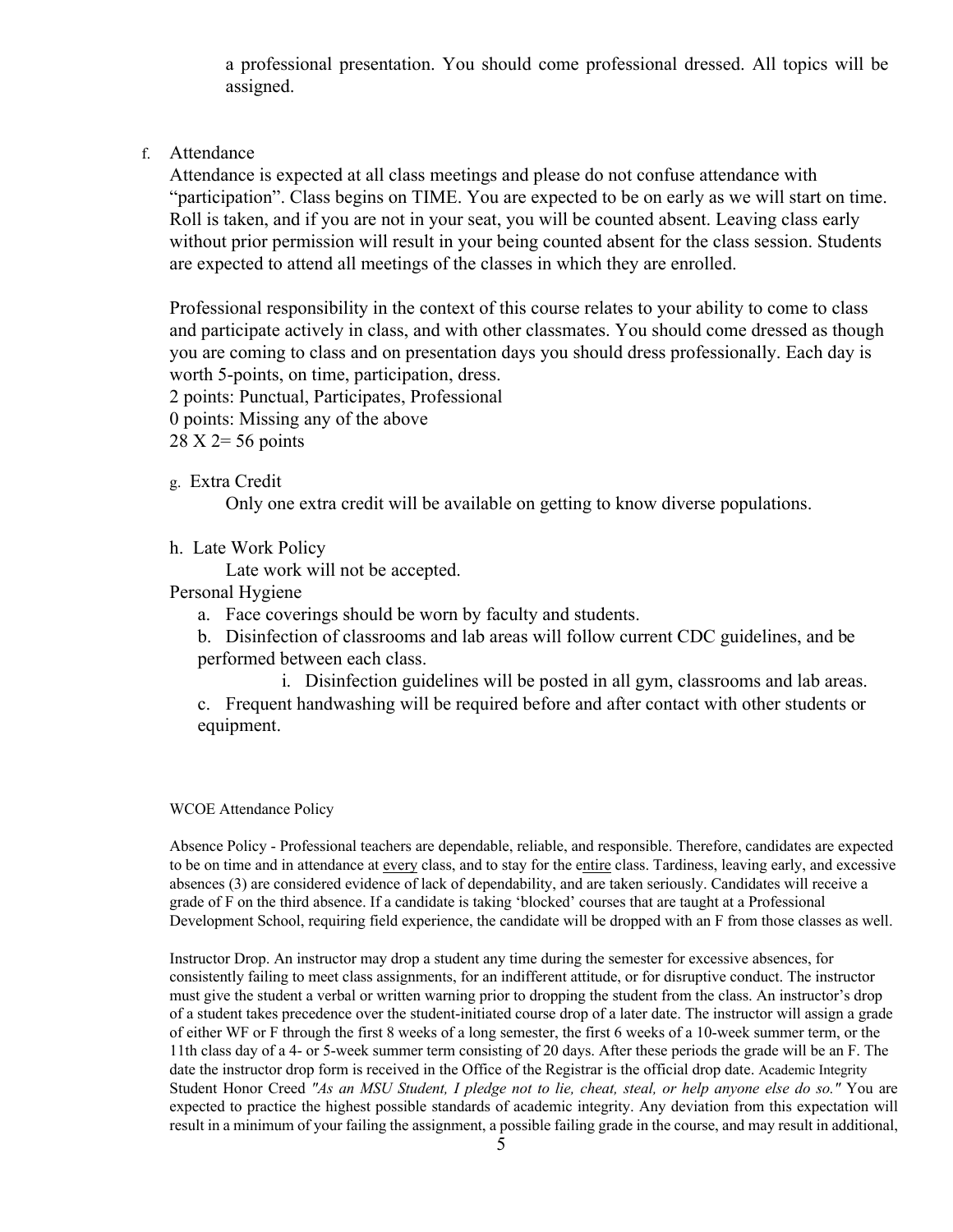more severe disciplinary measures. This includes improper citation of sources, using another student's work, and any other form of academic misrepresentation. When in doubt on collaboration, citation, or any issue, please contact me before embarking on a perilous path. Please see http://students.mwsu.edu/dean/ for more information.

#### General WCOE Classroom Policies

Students are expected to assist in maintaining a classroom environment which is conducive to learning. In order to assure that all students have the opportunity to gain from time spent in class, unless otherwise approved by the instructor, students are prohibited from engaging in any form of distraction—this includes, but is not limited to, pagers and cell phones. Electronic communications devices will be turned off anytime the class member is in the school building—in our classroom or in a field experience classroom. Inappropriate behavior in the classroom shall result, minimally, in a request to leave class and a Professional Fitness Form will be filed for review with the college. If the instructor must file a Fitness Alert Form for any reason, including failure to demonstrate appropriate teaching dispositions, the student may receive an instructor drop with an "F" for the course.

- This class will engage in open discussion all students are to address one another and the instructor with respect and courtesy, this includes speaking when recognized by the professor. The proper way to be recognized is to raise your hand and wait until you are called on. This is not Parliament – you never "have the floor." I will let you know when you have been recognized and when your turn to speak is complete. If you disagree with a point or classmate, you are expected to express yourself in a principled and dignified fashion. I trust and feel confident we will engage in discussion and debate that exemplifies the ideals and spirit of the founders of our country. I will accept no less.
- Any disrespectful or disruptive behavior including, but not limited to: sleeping, reading, side discussions, overt disruptions, harassing behaviors, etc - will result in your dismissal from the class, and may result in your dismissal from the course with a "WF" (Withdraw Failing), and/or a referral to the Office of Student Conduct.
- CELL PHONES (READ THIS TWICE, PLEASE). There are NO cell phones permitted to be out during this class unless we are doing a Flipgrid activity. This class requires your engagement, and cell phones serve to detract from that engagement. Additionally, your phone should be not only put away, but on "silent" (NOTE: vibrate is NOT silent). If your phone is out and/or in sight, you will be asked to put it away, and you will lose 10 points off of your FINAL grade. This is a sign of professionalism. (If your cell phone is required for a class project you will be informed)
- I am to be addressed as "Professor" or "Dr." Taylor. Decorum in emails and other communications should reflect the same professionalism.
- The instructor reserves the right to amend these rules as necessary throughout the term.

### Desire-to-Learn (D2L)

Extensive use of the MSU D2L program is a part of this course. Each student is expected to be familiar with this program as it provides a primary source of communication regarding assignments, examination materials, and general course information. You can log into D2L through the MSU Homepage. If you experience difficulties, please contact the technicians listed for the program or contact your instructor.

#### Student Handbook

#### Refer to: Student Handbook-2019-20

Academic Misconduct Policy & Procedures

Academic Dishonesty: Cheating, collusion, and plagiarism (the act of using source material of other persons, either published or unpublished, without following the accepted techniques of crediting, or the submission for credit of work not the individual's to whom credit is given). Additional guidelines on procedures in these matters may be found in the Office of Student Conduct.Office of Student Conduct

Last day for term schedule changes: August 23-26 Deadline to file for graduation: Oct 4th. Last Day to drop with a grade of "W:" October 25th Refer to: Drops, Withdrawals & Void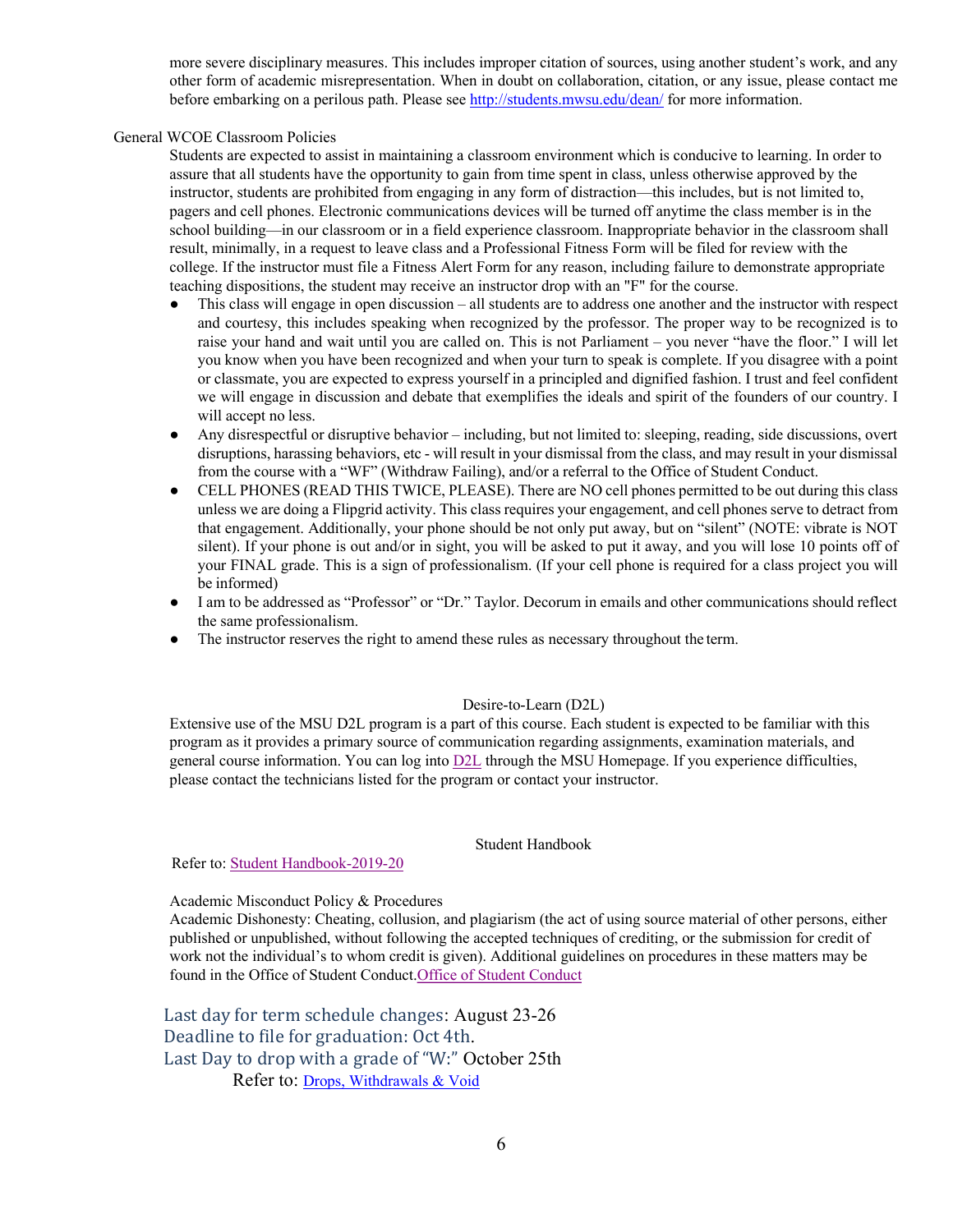Senate Bill 11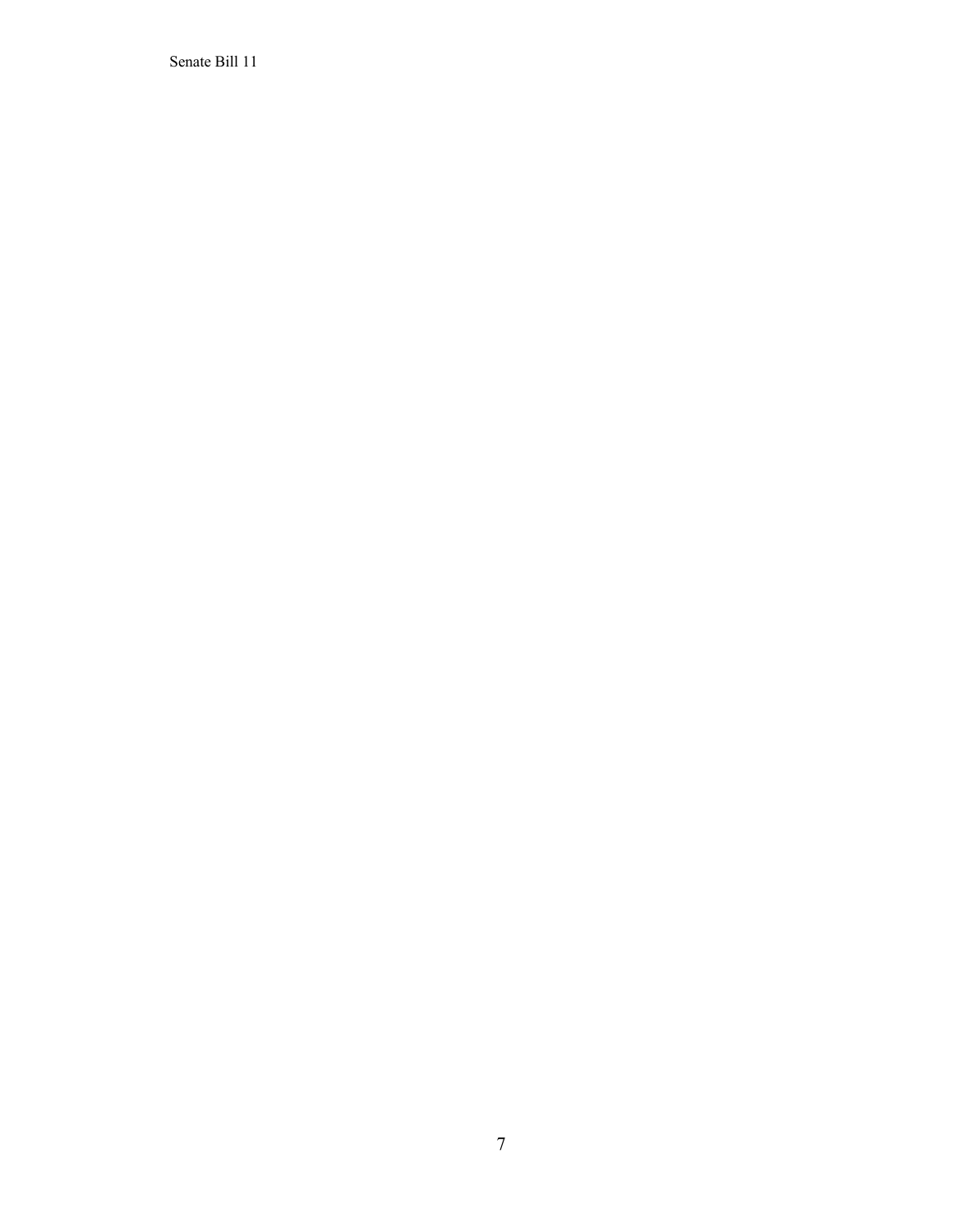Senate Bill 11 passed by the 84th Texas Legislature allows licensed handgun holders to carry concealed handguns on campus, effective August 1, 2016. Areas excluded from concealed carry are appropriately marked, in accordance with state law. For more information regarding campus carry, please refer to the University's webpage at: Campus Carry

#### COVID

 Scientific data shows that being fully vaccinated is the most effective way to prevent and slow the spread of COVID-19 and has the greatest probability of avoiding serious illness if infected in all age groups. Although MSU Texas is not mandating vaccinations in compliance with Governor Abbott's executive orders, we highly encourage eligible members of our community to get a vaccination. If you have questions or concerns about the vaccine, please contact your primary care physician or health care professional. Given the recent rise in cases, individuals are also strongly encouraged to wear facial coverings when indoors among groups of people, regardless of vaccination status. Although MSU Texas is not currently requiring facial coverings, they have been an effective strategy in slowing the spread.

Change of Schedule

A student dropping a course (but not withdrawing from the University) within the first 12 class days of a regular semester or the first four class days of a summer semester is eligible for a 100% refund of applicable tuition and fees. Dates are published in the Schedule of Classes each semester.

Last day to Drop/Add/ W or apply for graduation https://msutexas.edu/registrar/calendars.php

#### Refund and Repayment Policy

A student who withdraws or is administratively withdrawn from Midwestern State University (MSU) may be eligible to receive a refund for all or a portion of the tuition, fees and room/board charges that were paid to MSU for the semester. HOWEVER, if the student received financial aid (federal/state/institutional grants, loans and/or scholarships), all or a portion of the refund may be returned to the financial aid programs. As described below, two formulas (federal and state) exist in determining the amount of the refund. (Examples of each refund calculation will be made available upon request).

#### Services for Students with Disabilities

In accordance with Section 504 of the Federal Rehabilitation Act of 1973 and the Americans with Disabilities Act of 1990, Midwestern State University endeavors to make reasonable accommodations to ensure equal opportunity for qualified persons with disabilities to participate in all educational, social, and recreational programs and activities. After notification of acceptance, students requiring accommodations should make an application for such assistance through Disability Support Services, located in the Clark Student Center, Room 168, (940) 397-4140. Current documentation of a disability will be required in order to provide appropriate services, and each request will be individually reviewed. For more details, please go to **Disability Support Services** 

#### Course Objectives/Learning Outcomes

Throughout the class and upon completion of the course the student will:

- 1. Develop a working knowledge of the benefits of exercise, and a physically active lifestyle. SBEC II; SHAPE 1.1.c
	- a. SBEC: Competency 006: The teacher understands major body systems, principles of physical fitness development and training and the benefits of a healthy, active lifestyle.
		- i. D. Applies knowledge of the basic components of health-related fitness (i.e., cardiovascular endurance, muscular strength and endurance, flexibility and body composition) and their significance in relation to physical activity, health and fitness.
		- ii. G. Knows how to promote students' ability to assess their own fitness levels, interests and skill levels in order to encourage participation in lifelong physical activity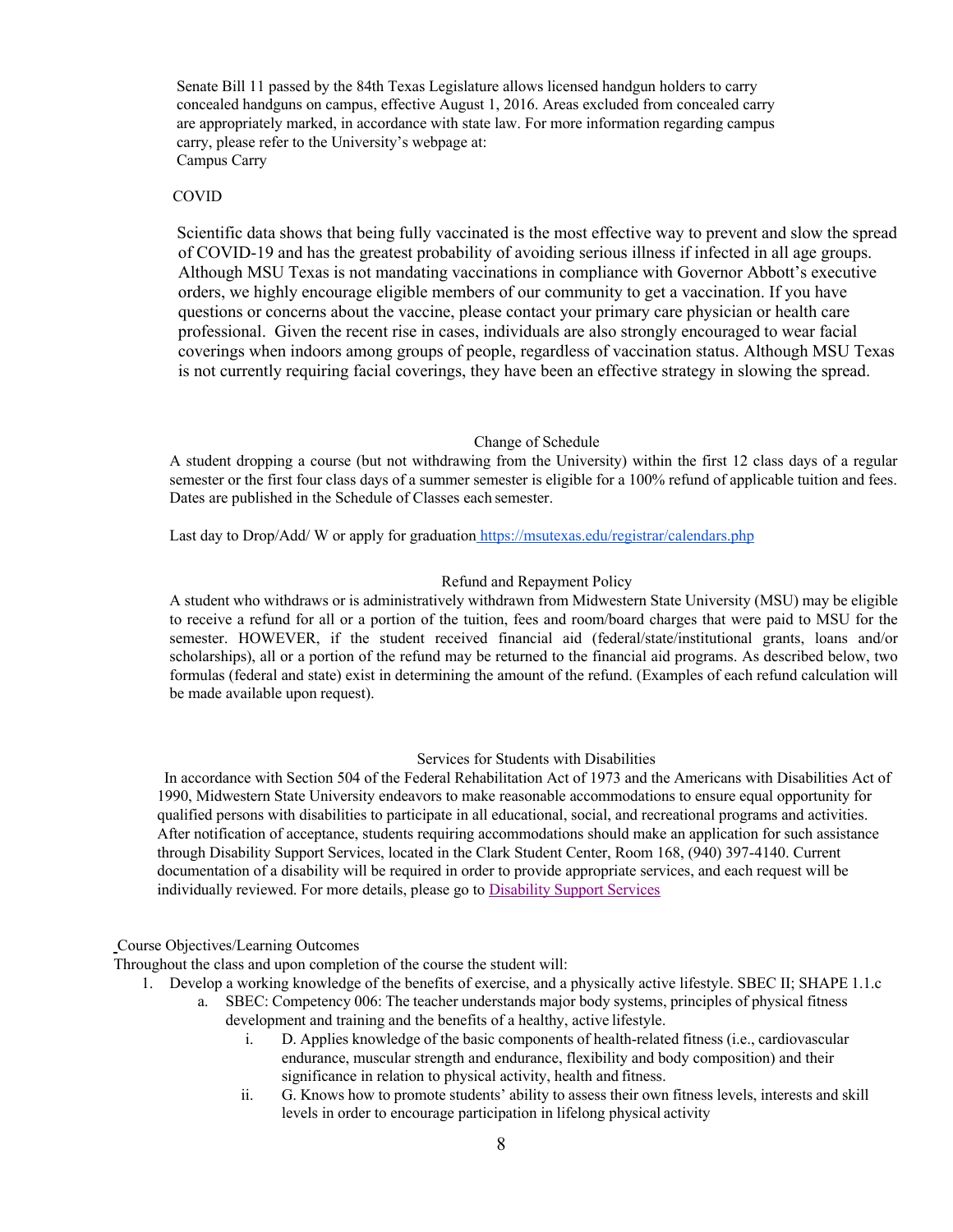- b. SHAPE: Standard 1: Content and Foundational Knowledge Physical education candidates demonstrate an understanding of common and specialized content, and scientific and theoretical foundations for the delivery of an effective preK-12 physical education program.
	- i. 1.c Describe and apply physiological and biomechanical concepts related to skillful movement, physical activity and fitness for preK-12 students
- 2. Develop an understanding of wellness and fitness concepts, including cardiovascular strength, muscular strength, muscular endurance, body composition, and flexibility. SBEC II; SHAPE 1.1.c
	- a. SBEC: Competency 006: The teacher understands major body systems, principles of physical fitness development and training and the benefits of a healthy, active lifestyle.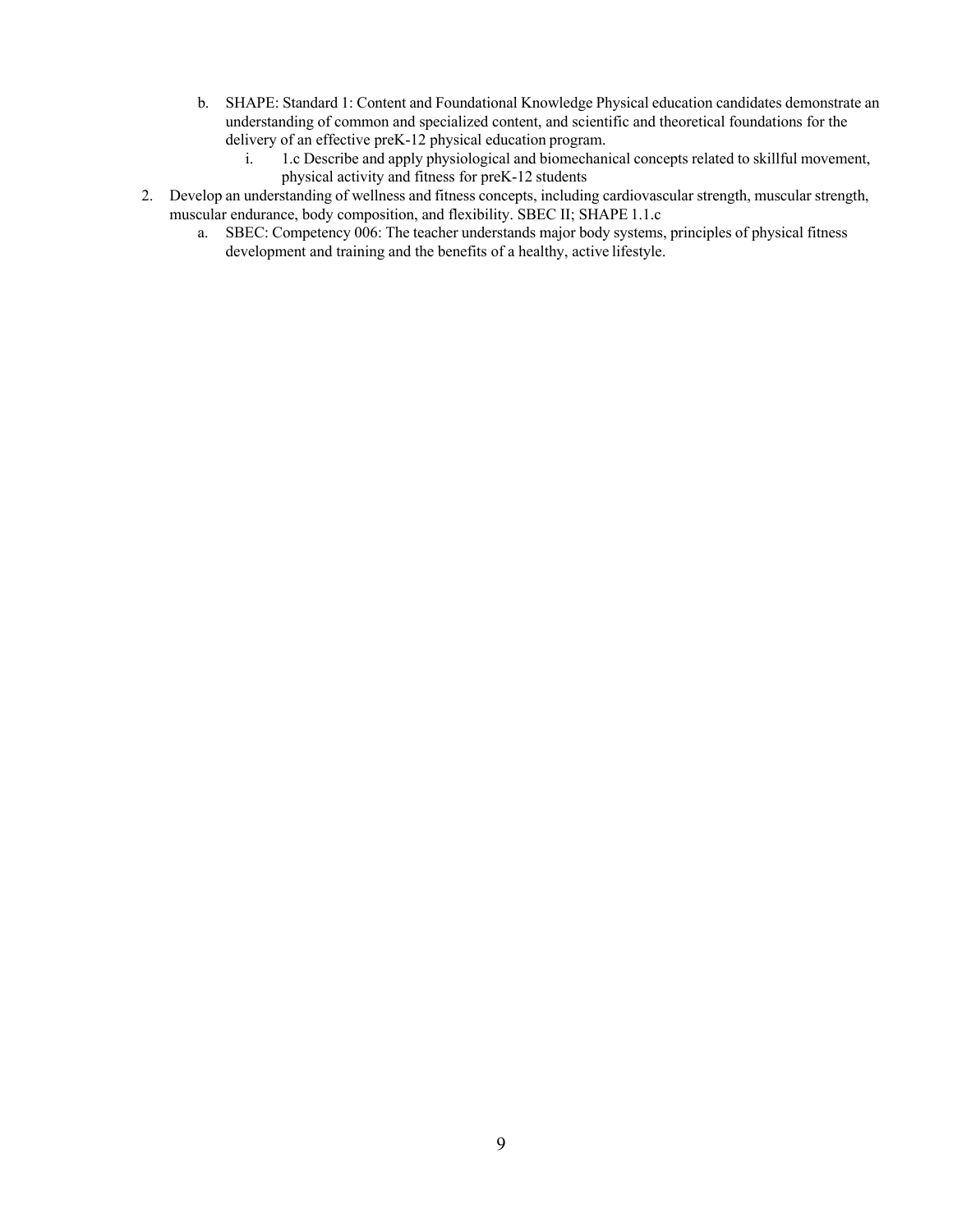- i. D. Applies knowledge of the basic components of health-related fitness (i.e., cardiovascular endurance, muscular strength and endurance, flexibility and body composition) and their significance in relation to physical activity, health and fitness.
- ii. E. Demonstrates an understanding of basic principles of physical fitness training (e.g., frequency, intensity, type, duration, progressive overload, specificity), and knows principles and benefits of warm-up and cool-down exercise procedures.
- b. SHAPE: Standard 1: Content and Foundational Knowledge Physical education candidates demonstrate an understanding of common and specialized content, and scientific and theoretical foundations for the delivery of an effective preK-12 physical education program.
	- i. 1.c Describe and apply physiological and biomechanical concepts related to skillful movement, physical activity and fitness for preK-12 students.
- 3. Develop physical activity behaviors associated with lifetime personal fitness and wellness. SBEC I, II, IV Shape 1.1.c
	- a. SBEC: Competency 006: The teacher understands major body systems, principles of physical fitness development and training and the benefits of a healthy, active lifestyle.
		- i. D. Applies knowledge of the basic components of health-related fitness (i.e., cardiovascular endurance, muscular strength and endurance, flexibility and body composition) and their significance in relation to physical activity, health and fitness.
		- ii. G. Knows how to promote students' ability to assess their own fitness levels, interests and skill levels in order to encourage participation in lifelong physical activity.
	- b. SHAPE: Standard 1: Content and Foundational Knowledge Physical education candidates demonstrate an understanding of common and specialized content, and scientific and theoretical foundations for the delivery of an effective preK-12 physical education program.
		- i. 1.c Describe and apply physiological and biomechanical concepts related to skillful movement, physical activity and fitness for preK-12 students.
- 4. Participate in the conduction and interpretation of personal fitness assessments. SBEC II; Shape1.1.b
	- a. SHAPE: Standard 1: Content and Foundational Knowledge Physical education candidates demonstrate an understanding of common and specialized content, and scientific and theoretical foundations for the delivery of an effective preK-12 physical education program.
		- i. 1.b Describe and apply specialized content knowledge for teaching preK-12 physical education
- 5. Determine age appropriate activities for improving the health-related components of fitness. SBEC II; Shape 1.1b
	- a. SBEC: Competency 007: The teacher understands principles and activities for developing and maintaining cardiovascular endurance.
		- i. C. Demonstrates knowledge of techniques for monitoring intensity, duration and endurance levels during aerobic activities (e.g., perceived exertion, heart rate monitor).
		- ii. D. Applies knowledge of techniques for student self-assessment of cardiorespiratory health and fitness (e.g., frequent monitoring of pulse rate to reach and maintain target heart rate for an appropriate amount of time).
		- b. Competency 006: The teacher understands major body systems, principles of physical fitness development and training and the benefits of a healthy, active lifestyle.
			- i. D. Applies knowledge of the basic components of health-related fitness (i.e., cardiovascular endurance, muscular strength and endurance, flexibility and body composition) and their significance in relation to physical activity, health and fitness.
			- ii. E. Demonstrates an understanding of basic principles of physical fitness training (e.g., frequency, intensity, type, duration, progressive overload, specificity), and knows principles and benefits of warm-up and cool-down exercise procedures.
		- c. SHAPE: Standard 1: Content and Foundational Knowledge Physical education candidates demonstrate an understanding of common and specialized content, and scientific and theoretical foundations for the delivery of an effective preK-12 physical education program.
			- i. 1.b Describe and apply specialized content knowledge for teaching preK-12 physical education
- 6. Develop a working knowledge of the benefit of a healthy eating plan. SBEC II Shape1.1.b
	- a. SBEC: Competency 009: The teacher understands health and wellness concepts, including those related to nutrition, weight control and stress management, and analyses ways in which personal behaviors influence health and wellness.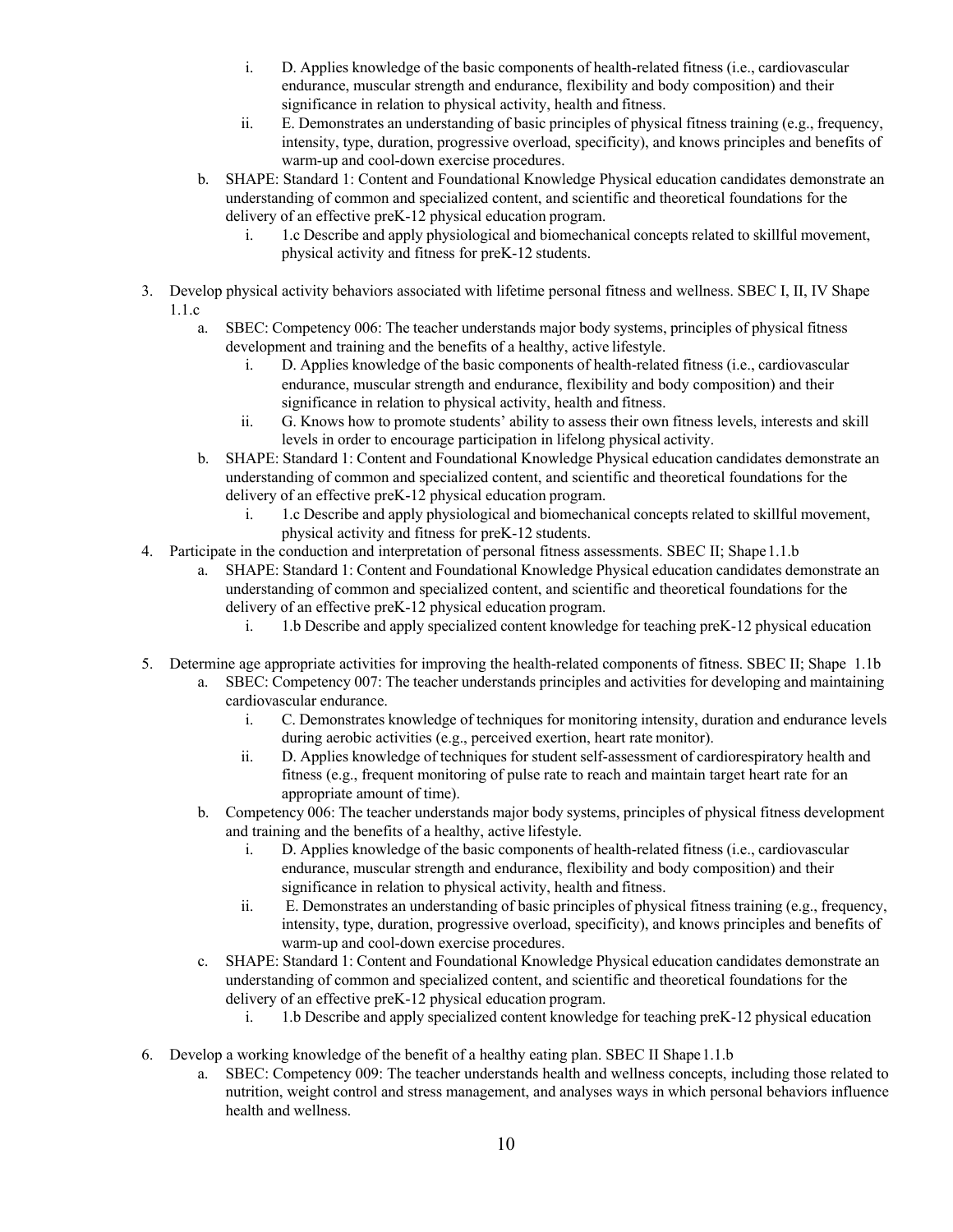- i. A. Demonstrates knowledge of basic principles of nutrition and weight management and ways in which diet and exercise patterns affect physical performance and personal health and well-being.
- b. SHAPE: Standard 1: Content and Foundational Knowledge Physical education candidates demonstrate an understanding of common and specialized content, and scientific and theoretical foundations for the delivery of an effective preK-12 physical education program.
	- i. 1.b Describe and apply specialized content knowledge for teaching preK-12 physical education.
- 7. Develop a working knowledge of key and current health topics. SBEC II Shape 1.1b
	- a. SBEC: Competency 009: The teacher understands health and wellness concepts, including those related to nutrition, weight control and stress management, and analyses ways in which personal behaviors influence health and wellness.
		- i. C. Analyzes the effects of various factors (e.g., rest, nutrition, tobacco use, alcohol use, heredity) on physical performance and on health and demonstrates knowledge of techniques and principles for evaluating personal health-risk factors.
	- b. Standard 1: Content and Foundational Knowledge Physical education candidates demonstrate an understanding of common and specialized content, and scientific and theoretical foundations for the delivery of an effective preK-12 physical education program.
		- i. 1.b Describe and apply specialized content knowledge for teaching preK-12 physical education.

## WCOE Conceptual Framework

The outcomes for graduates of professional programs are based upon knowledge, skills, and dispositions in the following elements:

- Learner Development understand how learners grow and develop, recognizing that patterns of learning and development vary individually within and across the cognitive, linguistic, social, emotional, and physical areas, and design and implement developmentally appropriate and challenging learning experiences.
- Learning Differences understand individual differences and diverse cultures and communities to ensure inclusive learning environments that enable each learner to meet high standards.
- Learning Environment work with others to create environments that support individual and collaborative learning, and that encourage positive social interaction, active engagement in learning, and selfmotivation.
- Content Knowledge understand the central concepts, tools of inquiry, and structures of the discipline(s) he or she teaches and creates learning experiences that make the discipline accessible and meaningful for learners to assure mastery of the content.
- Application of Content understand how to connect concepts and use differing perspectives to engage learners in critical thinking, creativity, and collaborative problem solving related to authentic local and global issues.
- Assessment understand and use multiple methods of assessment to engage learners in their own growth, to monitor learner progress, and to guide the teacher's and learner's decision making.
- Planning for Instruction plan instruction that supports every student in meeting rigorous learning goals by drawing upon knowledge of content areas, curriculum, cross-disciplinary skills, and pedagogy, as well as knowledge of learners and the community context.
- Instructional Strategies understand and use a variety of instructional strategies to encourage learners to develop a deep understanding of content areas and their connections, and to build skills to apply knowledge in meaningful ways.
- Professional Learning and Ethical Practice engage in ongoing professional learning and use evidence to continually evaluate his or her practice, particularly the effects of his or her choices and actions on others (learners, families, other professionals, and the community), and adapts practice to meet the needs of eachlearner.
- Leadership and Collaboration seek appropriate leadership roles and opportunities to take responsibility for student learning, to collaborate with learners, families, colleagues, other school professionals, and community members to ensure learner growth, and to advance the profession.

References/Scientifically-Based Research/ Additional Reading:

Society of Health and physical Educators Grade-Level Outcomes for K-12 Physical Education https://www.shapeamerica.org/standards/pe/upload/Grade-Level-Outcomes-for-K-12-Physical-Education.pdf